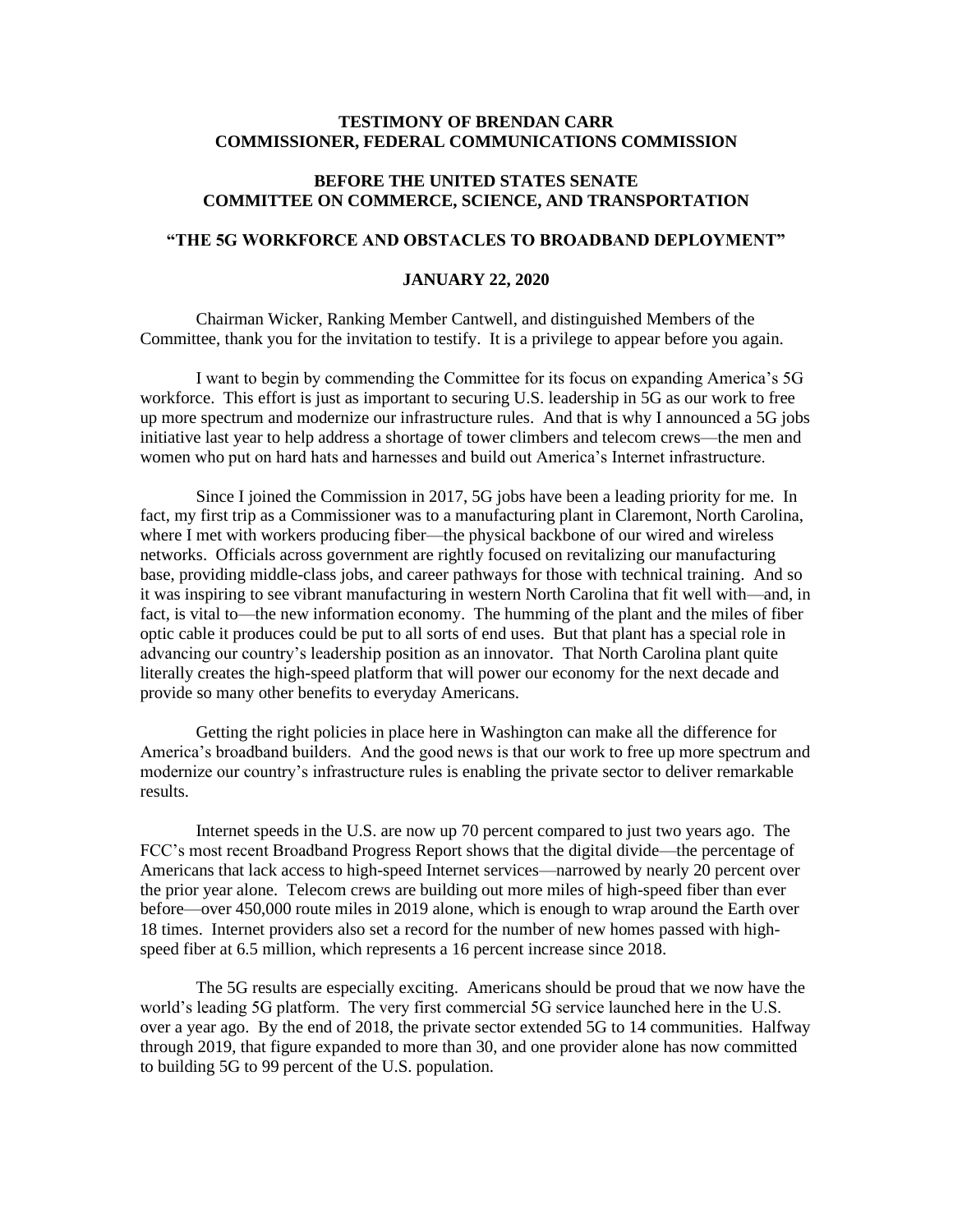Many of these 5G builds are powered by small cells. These are the backpack-sized antennas that provide the fiber-like capacity and millisecond latency that are key for many 5G applications. Because of FCC reforms to small cell infrastructure rules, investment in small cells has boomed. The private sector deployed 13,000 small cells in 2017, 60,000 in 2018, and now has a total estimated base of 200,000.

These figures quantify the momentum America now has for 5G. But numbers don't tell the full story of what these infrastructure builds mean for everyday Americans. After all, if 5G builds were limited to the wealthiest neighborhoods of America's biggest cities, we could not claim that our policies are working. We can claim success only when every community has a fair shot at next-generation connectivity.

That is why I have spent a lot of my time on the Commission outside of D.C. I have visited the communities and neighborhoods that we cannot leave behind as the country transitions to 5G. And while there is much more work to do, I am proud of the progress that our common sense infrastructure policies are already delivering in many of these communities.

Take Houston's Second Ward. This is a part of the city that hasn't always shared in the prosperity or investments that its neighboring communities have seen. In September, I spent time there with Mayor Sylvester Turner and a few of the broadband builders working to connect Houstonians. I talked to workers who were trenching fiber and powering up small cells to boost capacity there. Why is there so much private sector investment in that lower-income neighborhood? It's because many households use a wireless connection as their only onramp to the Internet, and the infrastructure rules that the FCC and local officials put in place allow wireless providers to respond to this demand. Providing more capacity to the Second Ward helps its residents enjoy the benefits of fast broadband like the rest of Houston.

Next-generation builds in Houston and other high-density locations are not enough for the U.S. to claim a leadership role in 5G. We cannot let 5G opportunity be a unique privilege of living in a big city. That is why this Commission has focused on making sure that rural America is not left out of the jobs, education, and healthcare innovations built on 5G. There, too, we are seeing results.

In Sioux Falls, South Dakota, a few months ago, I saw small cells being installed that are now live, providing 5G service. Most people would not have picked Sioux Falls to be among the first places to get 5G, and yet thanks to the common sense infrastructure rules that Mayor Paul TenHaken put in place there—policies that the FCC used as the model for our own infrastructure reforms—Sioux Falls is at the vanguard of 5G. Our rules are designed to remove barriers at all levels of government, and speed deployment to all communities in America.

In South Carolina, a company built a 100,000 square foot manufacturing plant less than a year ago to meet the increase in demand for small cells. At the facility, Jake and his crew told me that they got jobs at the plant less than six months ago. They had been employed in general steel and construction work before. They now have 5G jobs. And the company says they are expanding their workforce by nearly 10 percent every month to keep up with demand.

In Elkmont, Alabama, a small-town manufacturing plant is already seeing a big boost from 5G. The facility makes the harnesses and other gear that America's tower climbers use to install new small cells. The plant has doubled production over the last year-and-a-half with new small cell builds underway.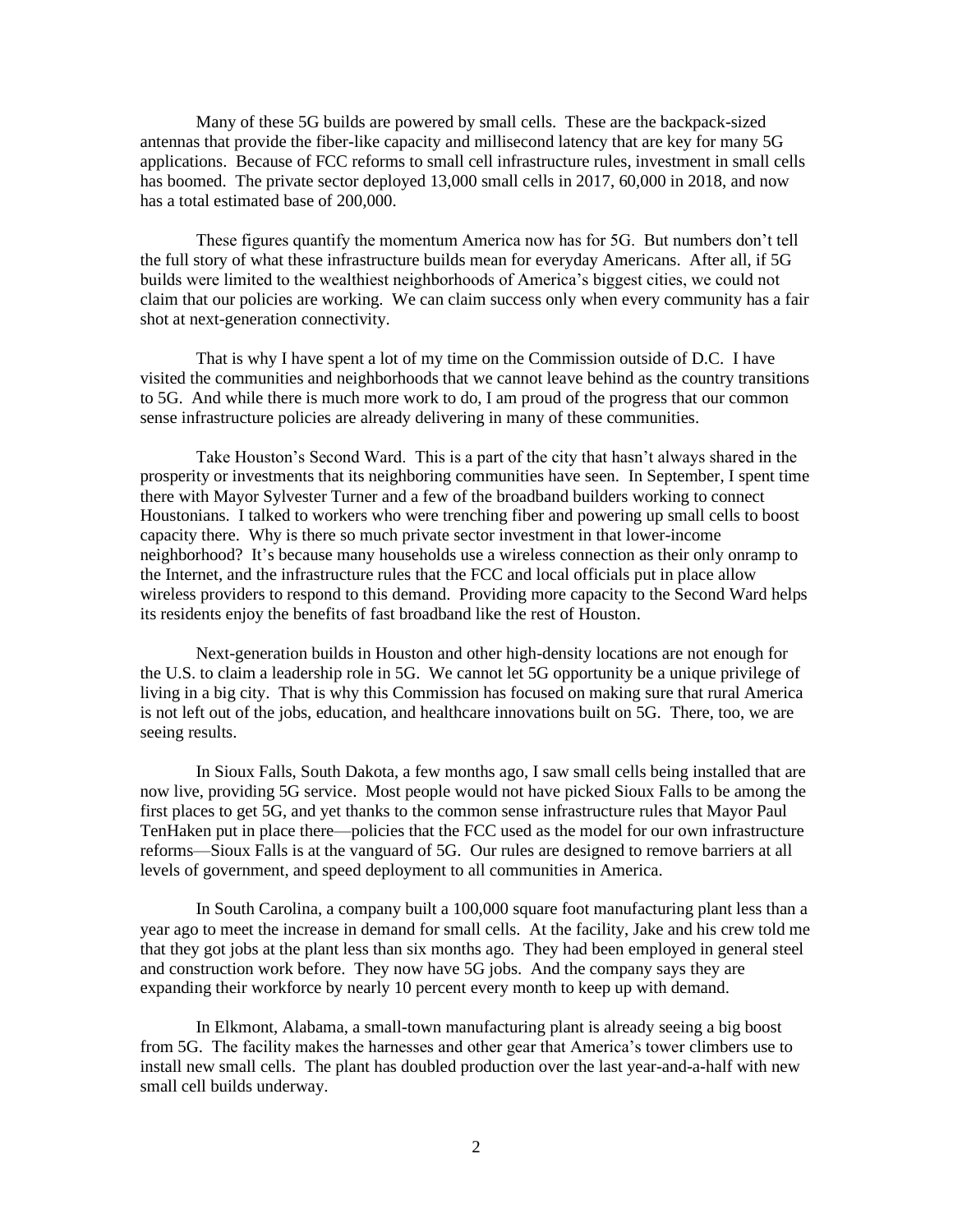We need to continue to build on the success we are seeing. We need to extend America's winning streak. That means continuing our work to free up more spectrum and streamline outdated infrastructure rules. The leadership this Committee is showing on these issues is providing a significant boost to U.S. leadership in 5G. I want to commend the Committee in particular for its work on the STREAMLINE Small Cell Deployment Act, which would update our infrastructure rules to account for new 5G technologies.

In fact, the successes we are seeing in accelerating infrastructure deployment have created a new challenge and opportunity. Industry estimates that it needs to fill another 20,000 job openings for tower climbers and telecom techs to complete this country's 5G build. That would nearly double the size of this group of skilled workers.

One of the highest privileges of this job has been spending time with America's tower climbers and telecom crews. Put simply, they are the best of the best. And seeing firsthand the work it takes to build out this country's Internet infrastructure has only reinforced in my mind the need for programs that can train more 5G workers.

In Cincinnati, Ohio, I met with a company that has doubled the number of small cells they are installing from 30 to 60 per month, and they recently hired four new crews just to keep up with demand. In San Jose, California, I met with a worker who has been climbing towers for seven years. He now wants to double the size of his crew but is struggling to find enough workers. Tower companies are routinely turning down jobs because they do not have the workforce in place to complete the work. Indeed, two years ago, when I joined Senator Wicker at Jackson State University for a jobs roundtable, we heard from industry leaders about the difficulty they have filling jobs.

These are good-paying jobs, too. They do not require an expensive four-year degree. And they are 5G jobs that can help lift thousands of American families up into the middle class. One tower company reports that a qualified worker can earn upwards of \$70,000 in their first year of employment. And these are not one-off or short-term jobs, either. They are careers with a clear pathway for upward mobility. Tower companies tend to be small businesses. And I have met with women and men who started out as tower techs and have gone on to run their own companies.

Take Shama Ray. She started out her career as a firefighter and paramedic. Eight years ago, she transitioned into climbing towers and building out Internet infrastructure. In 2012, she decided to start her own tower company, and she is now the owner of Above All Tower Climbing, which is based in Missouri. In addition to her day job running the business, she is now working to expand opportunities for women in the tower industry.

Last year, I started a process to recognize America's tower climbers and tell their stories through a series of interviews and what I call "5G Ready Hard Hat Presentations." My first 5G Ready Hard Hat went to Shama Ray because her story exemplifies the best of America's tower techs.

Or take Mike Young. After earning an associate degree in wireless communications, he joined a tower company at age 18. He started out as an entry level tower tech. He moved up to become a crew chief, then a project manager, and then the Chief Operating Officer of the company. Just last year, he was promoted to President of that company—Vikor Teleconstruction, which is based in Sioux Falls, South Dakota. Even though Mike has climbed the corporate ladder, I can testify to the fact that he keeps his tower skills sharp. I had the chance to join him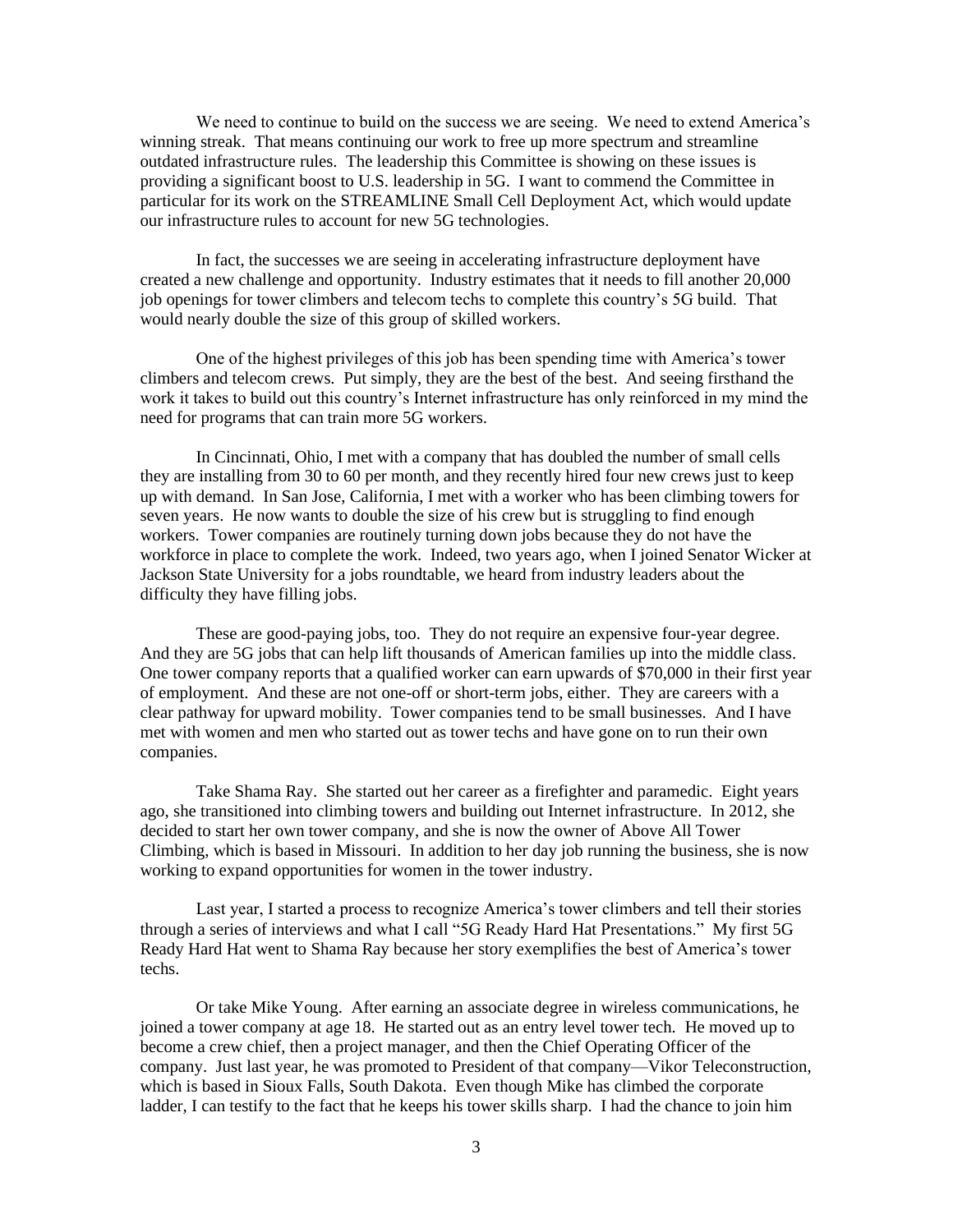on top of a 2,000-foot broadcast tower in Rowena, South Dakota. I can assure you that spending time in the air with Mike gave me a newfound appreciation for the work that America's tower crews do every day.

We need to expand this group of skilled workers. That is why, as noted above, I announced a jobs initiative to help address this opportunity. It looks to community colleges and technical schools as a pipeline for 5G jobs. It is modeled on a program developed by Aiken Technical College in Graniteville, South Carolina. In 12 weeks, the program can take someone with virtually no training, teach them the mix of classroom and physical skills necessary to build and install new cell sites, and enable them to land a good-paying job in the tower industry. Dr. Gemma Frock, who developed the program, says that 100 percent of her students have received job offers upon graduating from the program.

My 5G jobs initiative aims to stand up more community college programs like the one at Aiken. And I have been working with stakeholders, including the National Association of Tower Erectors (NATE), on doing just that—focusing on schools in different regions of the country. The good news is that we're already making progress. A few months back, in Sioux Falls, South Dakota, I visited Southeast Technical Institute, and talked with the trade school's administrators about the opportunities that a tower training program could bring to the community. I am pleased to report that the school is launching a tower tech certification program this year. And I am continuing to work with stakeholders to stand up more programs like these.

Of course, community college programs are not the only pathways to expanding our 5G workforce. Some companies are tackling the worker shortage head-on by expanding their inhouse training opportunities. I saw one leading example of this last year in Lewisville, Texas. That is where Ericsson opened a new 26,000 square foot facility to train its own tower climbers. In 2019 alone, Ericsson reports that 847 trainees completed the program, which underscores the significant demand for tower techs. Other companies are following that model.

But training workers in-house can be expensive, particularly for many of the smaller tower companies that are building out 5G networks. Indeed, one tower company has reported that they spend about \$12,000 per person on training within the first sixth months of employment. So I think we should continue to look for ways to support additional training opportunities while also highlighting the good work that businesses are doing through their in-house programs.

The Department of Labor is an important partner in this effort. DOL already has a registered apprenticeship program for tower techs called the Telecommunications Industry Registered Apprenticeship Program or TIRAP. The Wireless Industry Association has been working with DOL on this initiative, and TIRAP already supports 2,085 apprenticeships with 30 different employers. Apprenticeship programs like this hold great promise because they allow those with obligations or families to support a chance to earn while they learn. DOL's continued focus on support for 5G jobs can help address the workforce challenge.

In light of the various efforts that are underway—community college programs, in-house or third-party training efforts, and registered apprenticeship programs—the FCC has convened a working group that can bring all these different stakeholders together. In particular, the FCC's Broadband Deployment Advisory Committee now has a Broadband Infrastructure Deployment Job Skills and Training Opportunities Working Group that is focused on expanding our 5G workforce. I look forward to working with that group and reviewing their recommendations. And I should note that there is a bill in this Committee—the Telecommunications Opportunities for Workers Engaging in Real Infrastructure Deployment Act of 2019 or TOWER Act—that